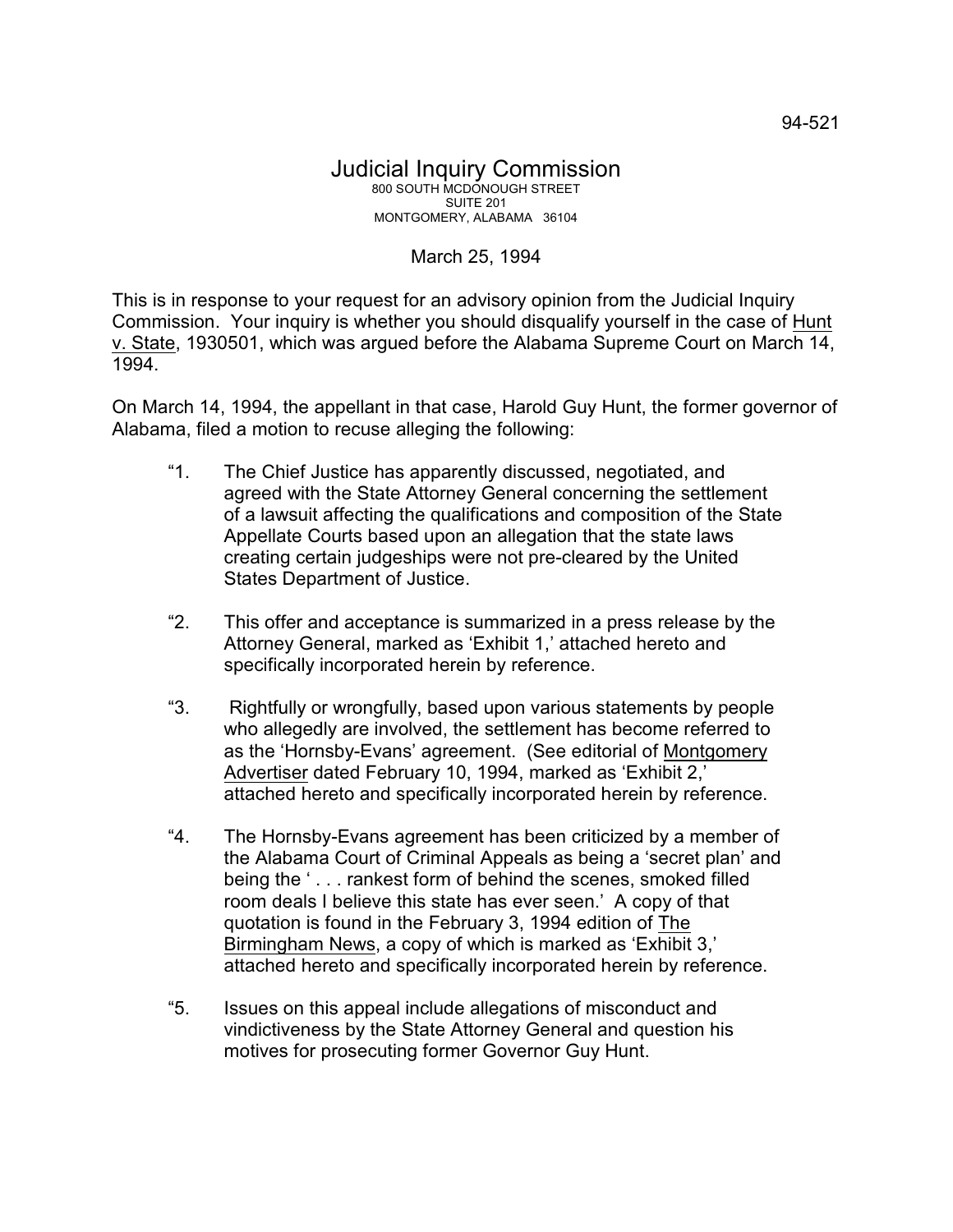## 94-521 Page 2

- "6. The appearance of impropriety might result if the Chief Justice is required to sit, hear and deliberate on a case involving the alleged misconduct of the Attorney General while, at the same time, appearing to be in negotiation and agreement with the Attorney General on such an important and high profile issue as the proper qualification and composition of our appellate courts.
- "7. This appearance of impropriety could be avoided if the Chief Justice would recuse himself from all further involvement, participation and deliberations connected with this case."

By letter dated March 15, 1994, you requested an advisory opinion from this Commission. In that request you state:

"It is evident from the attached motion that the petitioner bases his request for my recusal on an appearance of 'discussions, negotiations, and agreements' with the Attorney General in the case styled White v. State [Ms. CV-94-T-94-N] in the United States District Court for the Middle District. The fact is that, while the Attorney General or his staff have updated me and my staff on the progress of this case, I have never entered into negotiations with the Attorney General or the plaintiffs or their attorneys in this case. Even the alleged appearance of 'discussions, negotiations, and agreements' in the White case has nothing to do with the petitioner's case. Initially, therefore, I am not inclined to recuse.

"However, due to the importance of this case and out of an abundance of caution, I believe that an opinion by the Commission would be helpful."

The motion to recuse is based on the command of Canon 2, Alabama Canons of Judicial Ethics that "[a] judge should avoid impropriety and the appearance of impropriety in all his activities." Related to this Canon is Canon 3C(l) which provides, in pertinent part, that "[a] judge should disqualify himself in a proceeding in which his disqualification is required by law or his impartiality might reasonably be questioned, ..."

The test for the "reasonable person/appearance of impropriety test," as now articulated in Canon 3C(l) was recently stated by the Alabama Supreme Court in Ex parte Melof, 553 So.2d 554, 557 (Ala. 1989):

'Recusal is required . . . when the facts are such that it is reasonable for a party, for members of the public, or for counsel to question the impartiality of a trial judge.' (Citations omitted.) Bryars v. Bryars, 485 So. 2d 1187 (Ala. Civ. App. 1986). However, a mere accusation of bias that is unsupported by substantial fact does not require the disqualification of a judge, Id. at 1189; Ex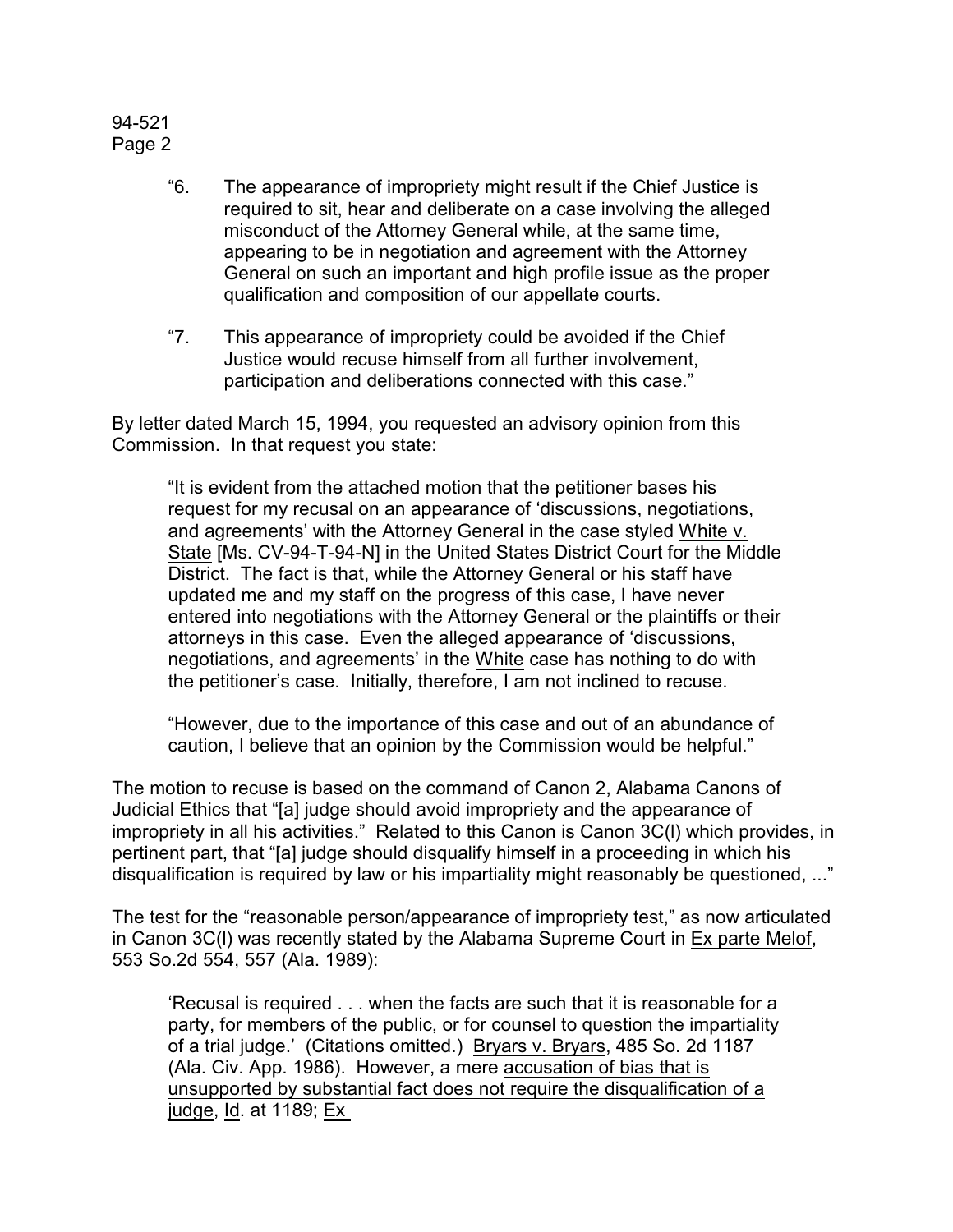parte Balogun, 516 So. 2d 606, 609 (Ala. 1987); Medical Arts Clinic v. Henry, 484 So. 2d 385 (Ala. 1986); Ross v. Luton, 456 So. 2d 249 (Ala. 1984). The test is whether a "'person of ordinary prudence in the judge's position knowing all of the facts known to the judge find[s] that there is a reasonable basis for questioning the judge's impartiality."' (emphasis added). In re Sheffield, 465 So. 2d 350, 356 (Ala. 1984), quoting Thode, The Code of Judicial Conduct -- The First Five Years in the Courts, 1977 Utah L.Rev. 395, 402.

. . .

"The burden is on the party seeking recusal to present evidence establishing the existence of bias or prejudice. Otwell v. Bryant, 497 So. 2d 111, 119 (Ala. 1986). Prejudice on the part of a judge is not presumed. Hartman v. Board of Trustees, 436 So. 2d 837 (Ala. 1983); Duncan v, Sherrill, 341 So. 2d 946 (Ala. 1977); Ex parte Rives, 511 So. 2d 514, 517 (Ala. Civ. App. 1986). '[T]he law will not suppose a possibility of bias or favor in a judge who is already sworn to administer impartial justice and whose authority greatly depends upon that presumption and idea.' Ex parte Balogun, 516 So. 2d 606, 609 (Ala. 1987), quoting Fulton v. Longshore, 156 Ala. 611, 46 So. 989 (1908). Any disqualifying prejudice or bias as to a party must be of a personal nature and must stem from an extrajudicial source. Hartman v. Board of Trustees of the University of Alabama, 436 So. 2d 837 (Ala. 1983); Reach v. Reach, 378 So. 2d 1115 (Ala. Civ. App. 1979). Thus,

"'[T]he disqualifying prejudice of a judge does not necessarily comprehend every bias, partiality, or prejudice which he may entertain with reference to the case, but must be of a character, calculated to impair seriously his impartiality and sway his judgment, and must be strong enough to overthrow the presumption of his integrity."

Ross v. Luton, 456 So.2d at 254, quoting Duncan v. Sherrill, 341 So.2d 946, 947 (Ala. 1977), quoting 48 C.J.S. Judges § 82(b)."

See also Boros v. Baxley, 621 So.2d 240, 243 (Ala. 1993).

Applying these principles, it is the opinion of this Commission that there exists no basis for your disqualification or recusal under the facts set forth.

Hunt v. State involves the appeal of a criminal conviction in state court. Your involvement in that case is in your capacity as a judge applying legal principles to a specific factual situation. White v. State is a federal case involving a challenge to the state's method of electing appellate judges. While not a party, your interest in that case